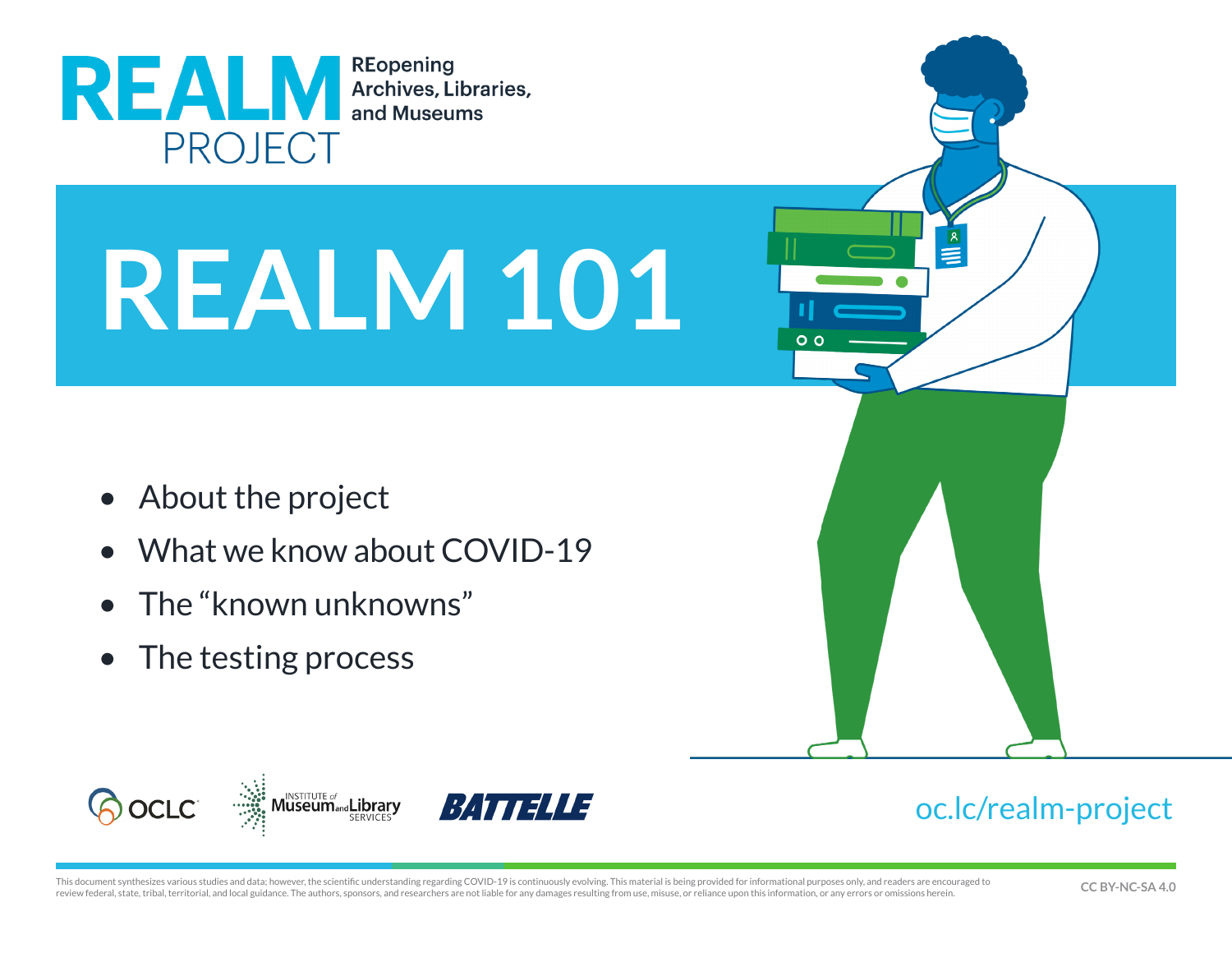## About REALM

REopening Archives, Libraries, and Museums (REALM) is a research partnership between OCLC, the Institute of Museum and Library Services, and Battelle. Its aim is to conduct research on how long the COVID-19 virus survives on materials that are prevalent in libraries, archives, and museums (LAMs). The REALM project team is using that research to produce authoritative, science‑based information on how—or if—materials can be handled to minimize exposure to staff and visitors.

### REALM provides science-based information

REALM is not issuing recommendations or guidelines. We're working to create resources that help inform local decisionmaking. Many LAMs are in conversations with their local and state health departments, as well as other aspects of government, as they seek information on how COVID-19 can be addressed in the workplace. REALM will be taking the results of the REALM project testing, literature reviews, and the suggestions of the project steering committee and working groups to release materials to help support LAM decisions.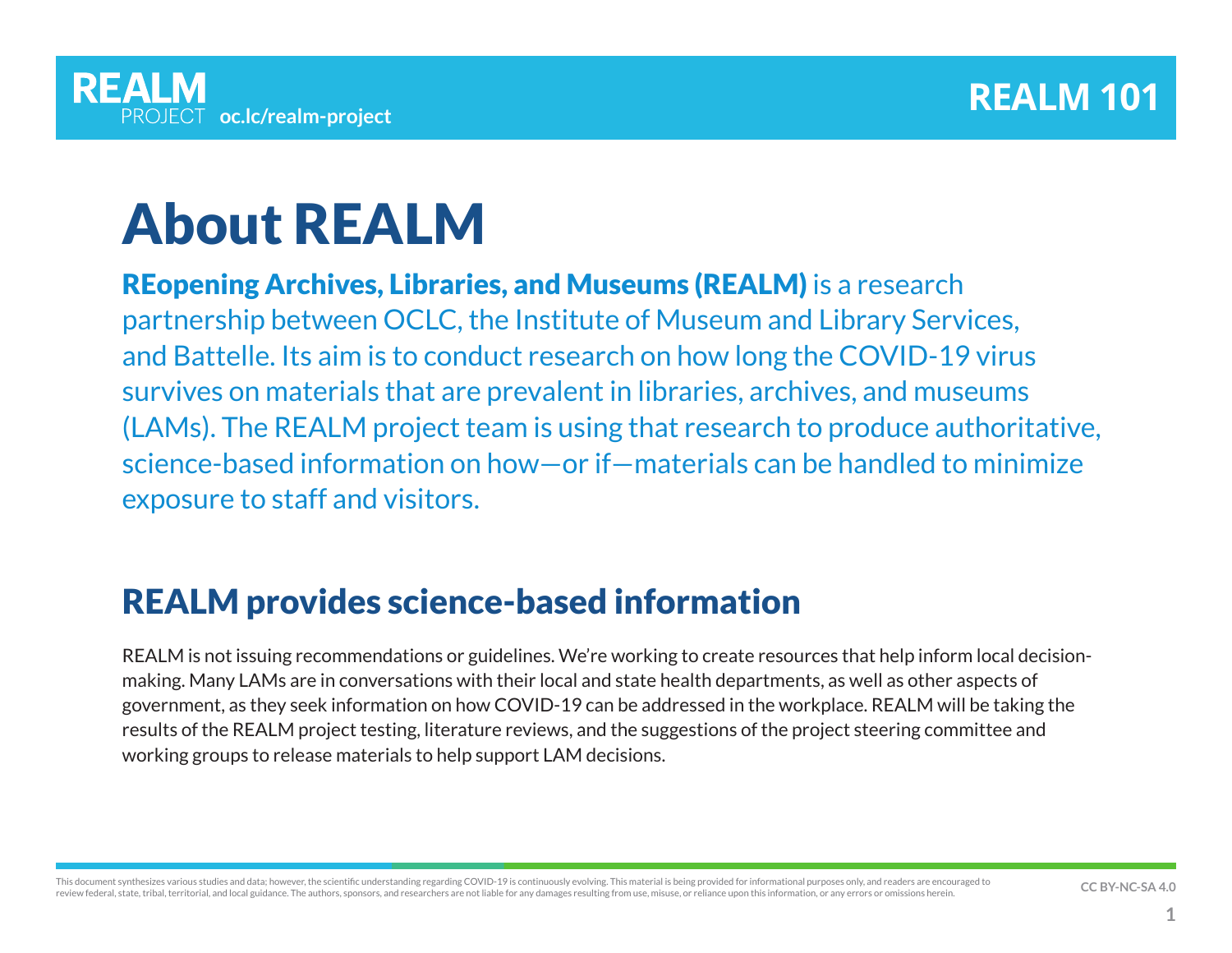# What we know about COVID-19

Because SARS-CoV-2 is still emerging, knowledge about it is a work in progress. For COVID-19 prevention and decontamination recommendations, please refer to the [Center for Disease Control's guidelines](https://www.cdc.gov/coronavirus/2019-ncov/index.html).

### How the virus spreads

#### DIRECT TRANSMISSION

Virus-containing droplets are expelled from an infected person and enter the system of an uninfected person.

#### INDIRECT TRANSMISSION

Objects can harbor the virus for an extended period after being contaminated by an infected person.

### Survival of the virus on surfaces

If SARS-CoV-2 is transferred to a physical surface, its survival time appears to vary based on material composition and roughness, before it dies off on its own through natural attenuation. Disinfecting surfaces with the appropriate cleaning agents kills the virus quickly but is not always practical (one would have to wipe down every page of a book, for example). There may also be issues with the cleaning agents possibly damaging delicate materials, so caution will need to be taken.

Quarantining is an option for items that are not practical or possible to disinfect individually. Should you disinfect or quarantine? Check out our decision-making checklist **[oc.lc/realm-project](https://www.oclc.org/realm/home.html)** for tips.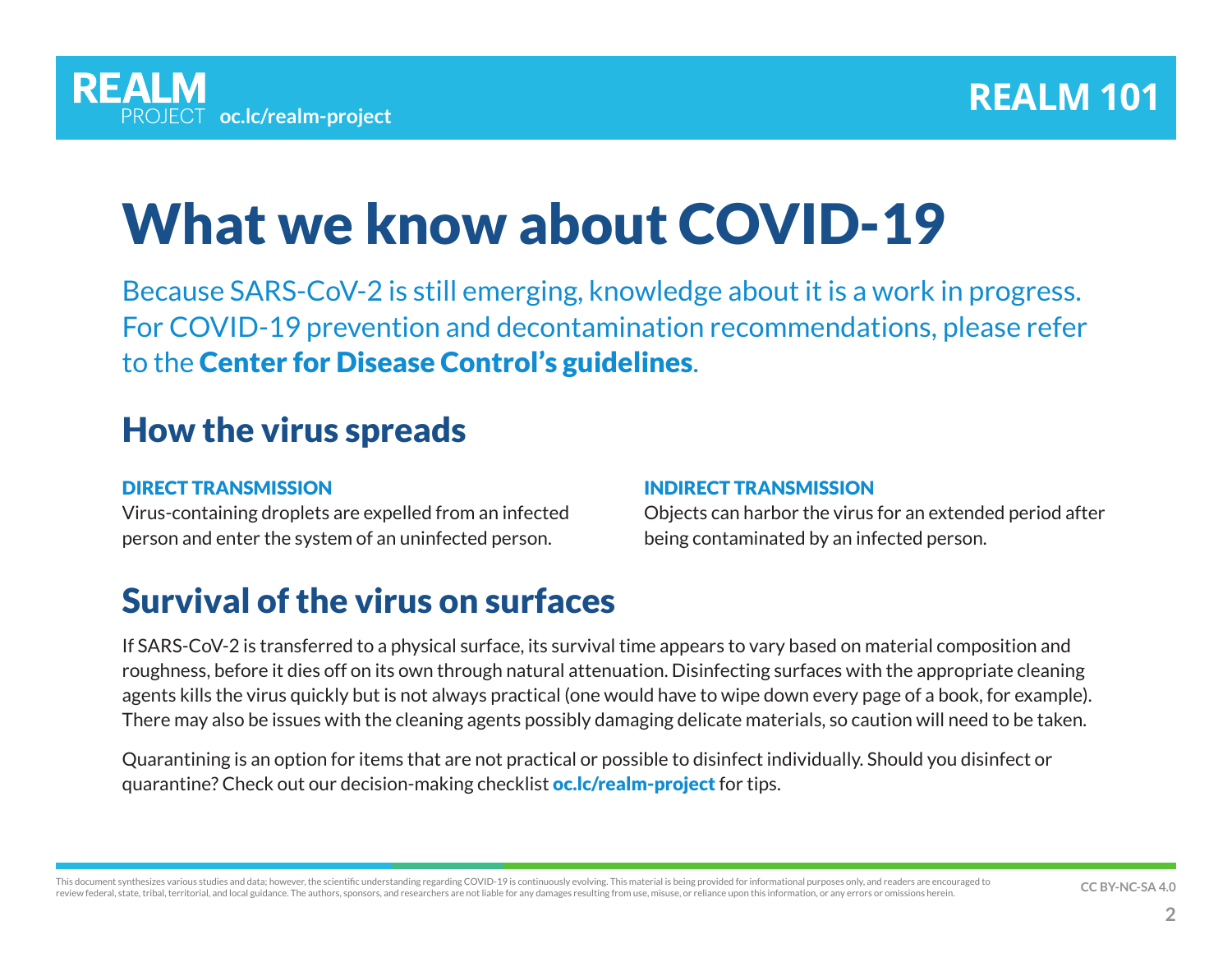# The "known unknowns"

Knowledge about the new coronavirus and COVID-19 is still emerging from the scientific community. Keep the following "known unknowns" in mind when interpreting and applying REALM data.